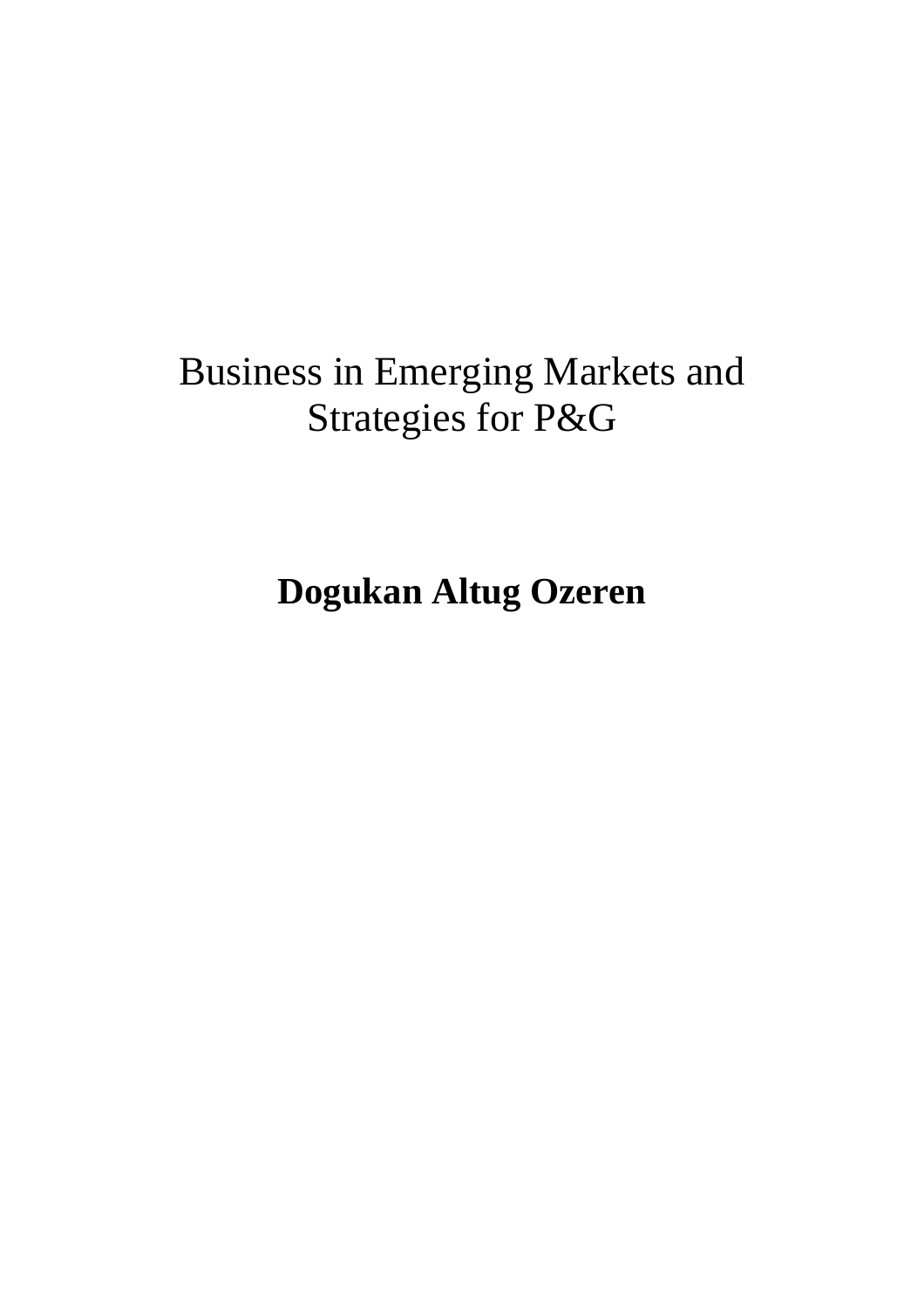The main idea of Asiaphoria paper is, growth in economy in China, no matter how rapidly it increases, will decline by the time as regression to the mean and by different variables of a country such as political changes and geography (Pritchett & Summers, 2014a). When making a long-term forecast about the economic growth of a country, every other country's' past economic performances and growth rates should be taken into account, not only that specific country's past economic performance (Pritchett & Summers, 2014b). The paper talks about the Asian and other countrys' economic growth but authors mainly develop their argument around China and slightly India. Pritchett & Summers (2014c) argue and support the idea of "democracy as a political regime has a strong cross-national relationship with its GDP". When exceptions are separated, Chinas is less democratic than a country with its level of output. On the other hand, the relationship with democracy and growth is weak and non-reliable as paper indicates that poor countries with less democracy point tend to have higher liability to change their growth rate for the worse levels. The authors argue that rich countries keep their growth rate stable and persistent over the years and this is what makes them rich compared to poor countries that has rapid-growth for a time and faces regression to the mean (Pritchett & Summers, 2014d). Finally, china will not keep up with its current growth rate. But even now, Chinas growth rate is three times longer than a typical episode of a country and it is the longest ever recorded (Pritchett & Summers, 2014e). Authors' argument about this is that, the end of episodes tends to see the full regression to the mean, unexpectedly. But this situation is totally normal and regression to the mean should not be seen as a problem in the system or as a political corruption. It is just the rule of the game. It is always growth deceleration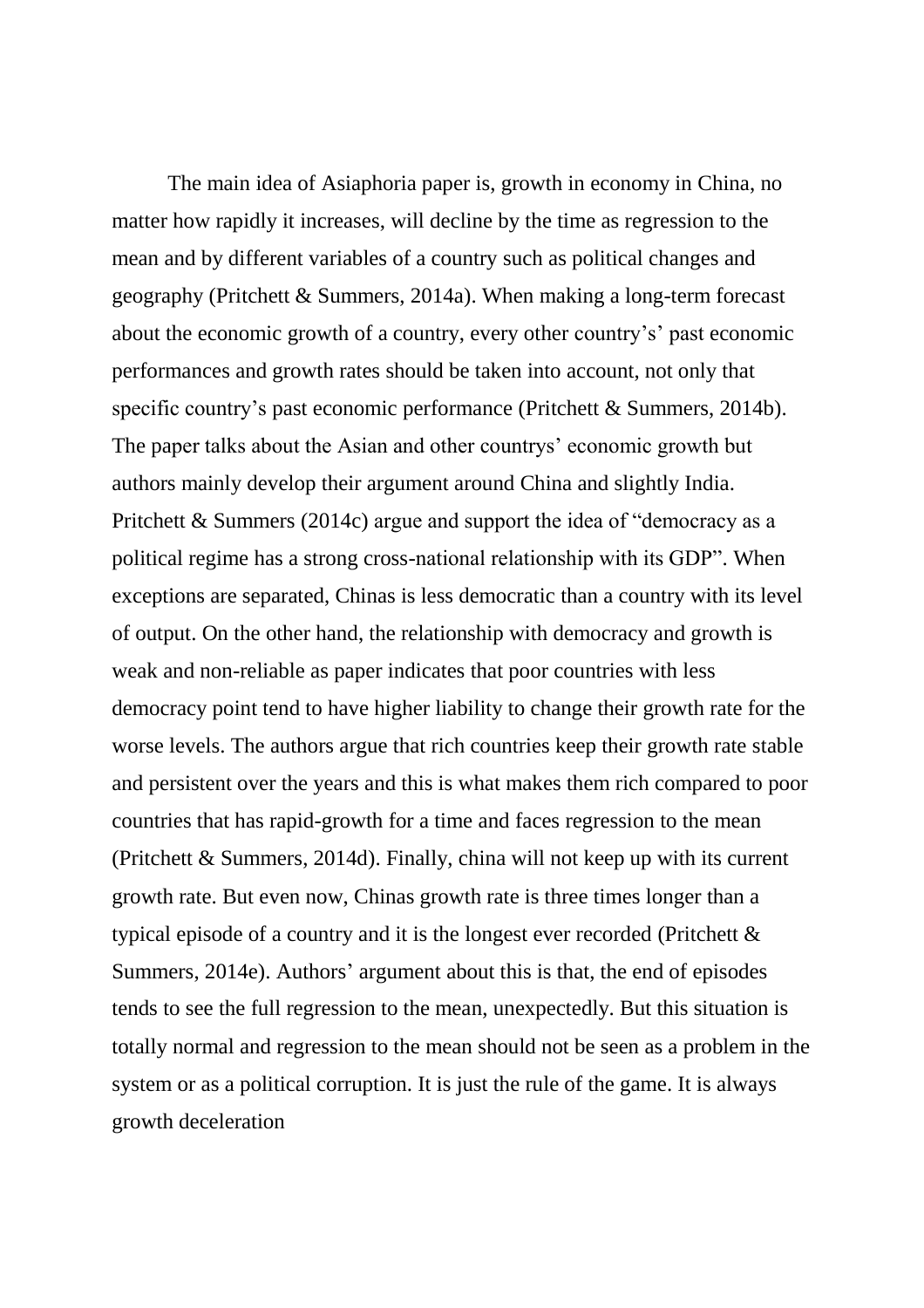I mainly agree with the points that Pritchett and Summers made in Asiaphoria paper. The reasons for this is that, looking at the paths of super-rapid growth in economies tends to have the regression to the mean eventually. As the example in the Asiaphoria text indicates that, China's super-rapid growth episode is lasting longer than ever recorded in the history (Pritchett & Summers, 2014e), I believe that, China's economy will eventually face a growth deceleration. But what makes me uncomfortable to think about that what is China doing right to sustain its super rapid growth over the years and longer than ever that other countries that faced regression to the mean could not figure out to do? There can be too much variables from cultural dimensions of the Chinese people to the certain policies that Chinese government imposes to the population which are Asiaphoria paper fails to indicate. I also support the idea of when forecasting economic growth of countries for long term, all countrys' past should be considered (Pritchett & Summers, 2014b). This is the one important point that forecasting institutions have been failed to notice. The BRICs thesis mainly talks about the growth of that four emerging markets but fails to indicate a date for growths. That being said, over the recent years two of the brick countries (Russia and Brazil) has a declining growth rate while China and India are very persistent with their average growth rates. What Asiaphoria paper argues about is that China will eventually stop its economic growth and meet with regression to the mean. But it can be said that Asiaphoria paper partially compatible with the BRICs thesis, only about China and India, by emphasized importance of increasing growth rate in India and mainly China that is likely to face growth deceleration in the future years.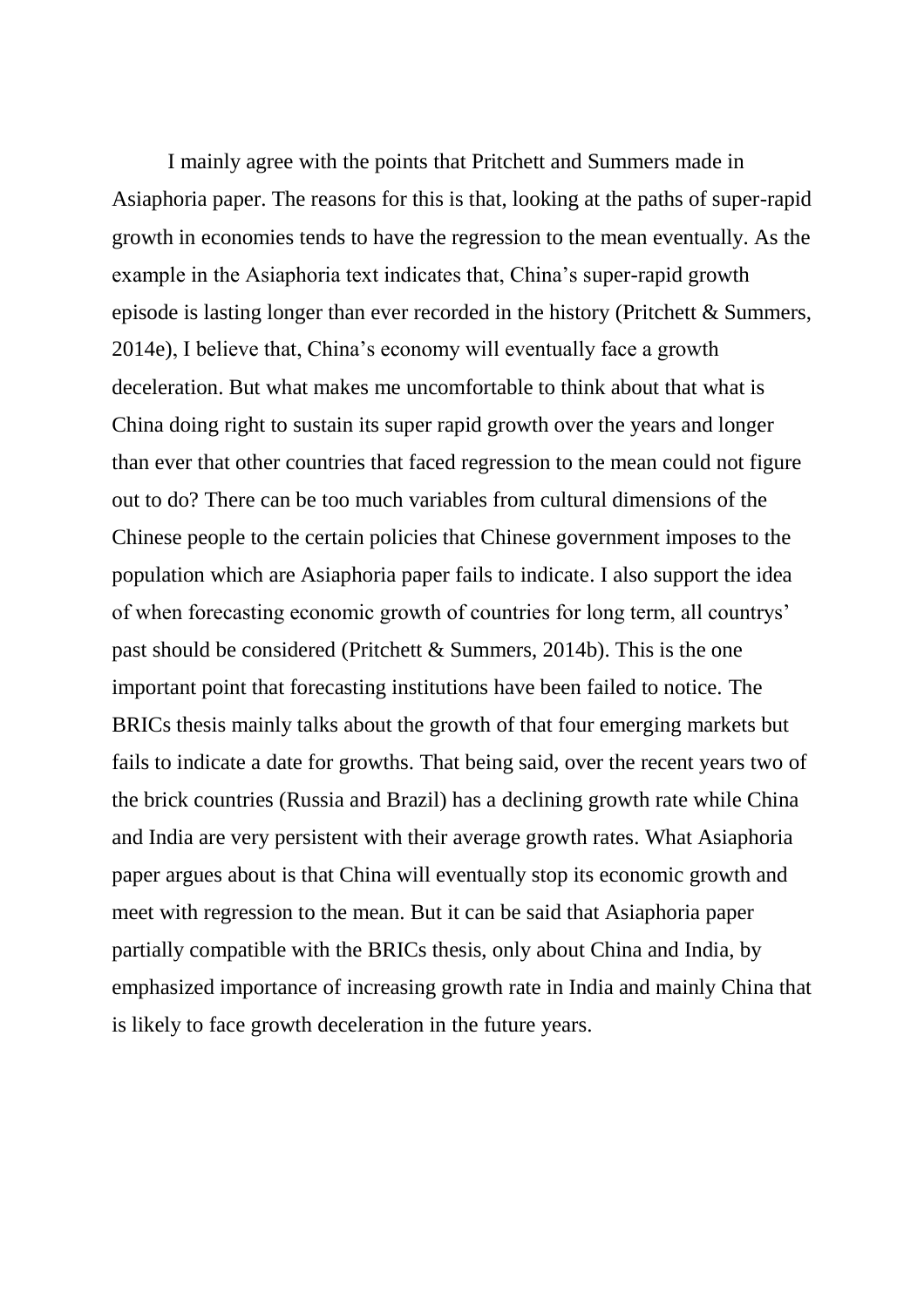The Asiaphoria paper has several implications on P&G's strategy for China. In the annual report of P&G (2016a), although China has constant growth rate in their economy, there is a pessimistic view of Chinese market in terms of number of sales and some businesses not being profitable. Asiaphoria paper argues that economy growth will eventually diminish and economy will face the regression to the mean (Pritchett & Summers, 2014a). Supported by the annual report, this economic slowdown could reduce the P&G's sales or erode company's operating margin, in either case reducing earnings (P&G 2016 Annual Report, 2016a). P&G already starting to feel the slowdown in China by selling the China-based battery joint venture because it's estimated value was less than its carrying amount (P&G 2016 Annual Report, 2016a). IMF and WEO forecasts indicate China will slowdown but in case of India forecasts shows almost no regression to the mean (Pritchett & Summers, 2014f). Related to that, In the annual report of P&G (2016b), it is indicated that company is planning to invest in India in terms of supply chain management and going in more profitable consumer-preferred businesses. However, Pritchett and Summers(2014g) argues in Asiaphoria that in India, just like China, there will be regression to the mean in the economy. Even if the past years' sales rates in India and China is stable around 8% (P&G 2016 Annual Report, 2016c), due to regression to the mean this rate is tend to decrease. In the light of Asiaphoria argument, it can be suggested that P&G should take no further economic action in China and India and exit from the unprofitable businesses and only stay in the most profitable markets by avoiding superfluous expenditure in these countries. Therefore, instead of new investments in India and China, P&G should invest to more robust economies in long term to get the most stable outcome from its consumer businesses.